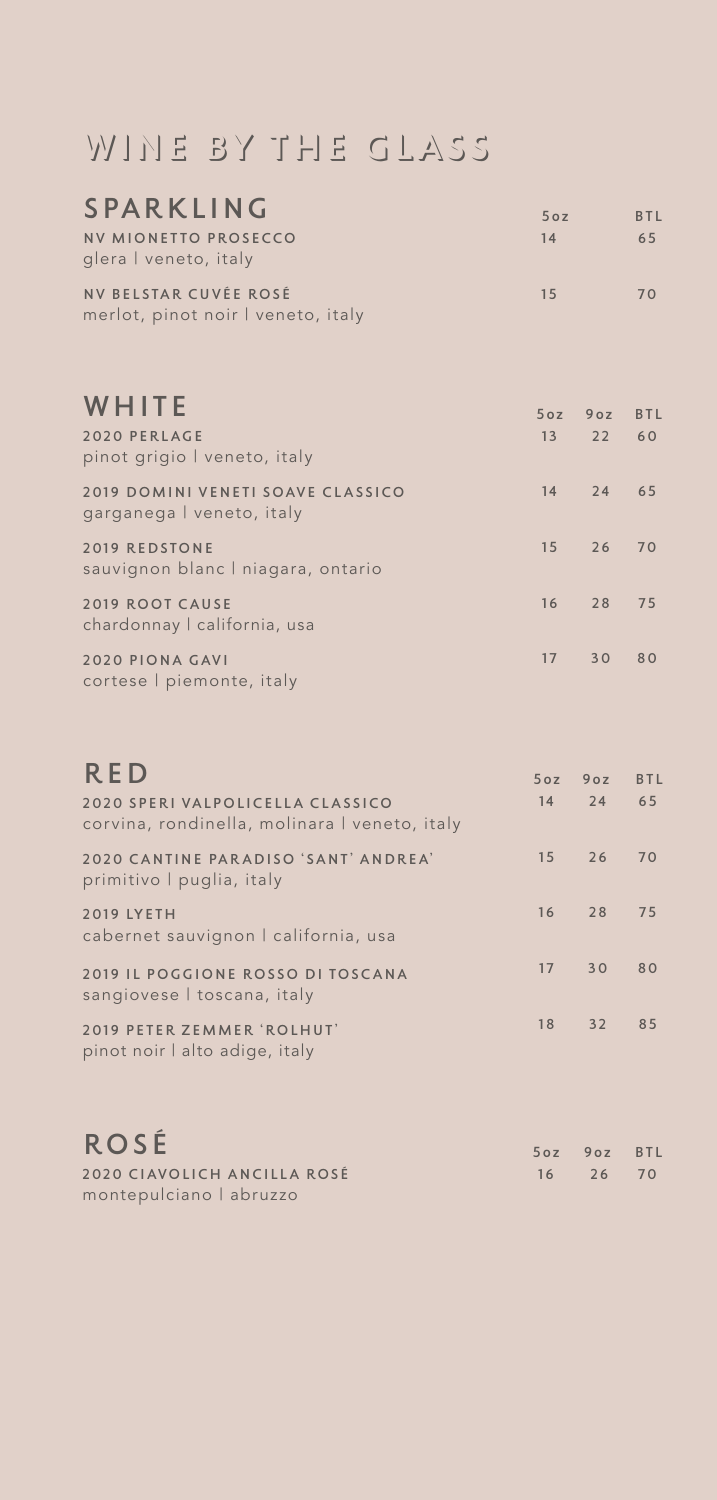## WINE BY THE BOTTLE

#### SPARKLING & CHAMPAGNE

| NV MIONETTO PROSECCO<br>glera I veneto, italy                                                     | 65  |
|---------------------------------------------------------------------------------------------------|-----|
| <b>NV BELSTAR CUVÉE ROSÉ</b><br>merlot, pinot noir I veneto, italy                                | 70  |
| 2020 PALTRINIERI PIRIA LAMBRUSCO<br>lambrusco di sorbara, lambrusco salamino l<br>emilia-rogmagna | 70  |
| NV TENUTA SANTOMÈ ROSÉ PROSECCO BRUT DOCG<br>glera, pinot nero I veneto, italy                    | 75  |
| <b>NV TARLANT BRUT RÉSERVE</b><br>chardonnay, pinot noir, pinot meunier I champagne, france       | 130 |
| <b>NV LAURENT-PERRIER ROSÉ</b><br>pinot noir I champagne, france                                  | 220 |
| <b>2010 DOM PÉRIGNON BRUT</b><br>chardonnay, pinot noir I champagne, france                       | 530 |

# WHITE WINE BY THE BOTTLE

#### ITALY

| 2020 NORMANNO CIELLO BIANCO<br>catarratto   sicilia                          | 65  |
|------------------------------------------------------------------------------|-----|
| 2020 PIERO MANCINI VERMENTINO DI SARDEGNA<br>vermentino I sardegna           | 70  |
| 2020 FONTEZOPPA VARDÍ<br>verdicchio I marche                                 | 70  |
| 2018 ELLENA GIUSEPPE<br>nascetta   piemonte                                  | 75  |
| 2020 CIAVOLICH 'ARIES'<br>pecorino abruzzo                                   | 90  |
| 2020 TORNATORE ETNA BIANCO<br>carricante   sicilia                           | 100 |
| 2020 LIVO FELLUGA<br>friulano I friuli                                       | 115 |
| 2020 LIVO FELLUGA<br>pinot grigio I friuli                                   | 120 |
| 2020 GIROLAMO RUSSO ETNA BIANCO 'NERINA'<br>carricante, catarratto I sicilia | 120 |
| 2018 JUROSA LIS NERIS<br>chardonnay   friuli                                 | 150 |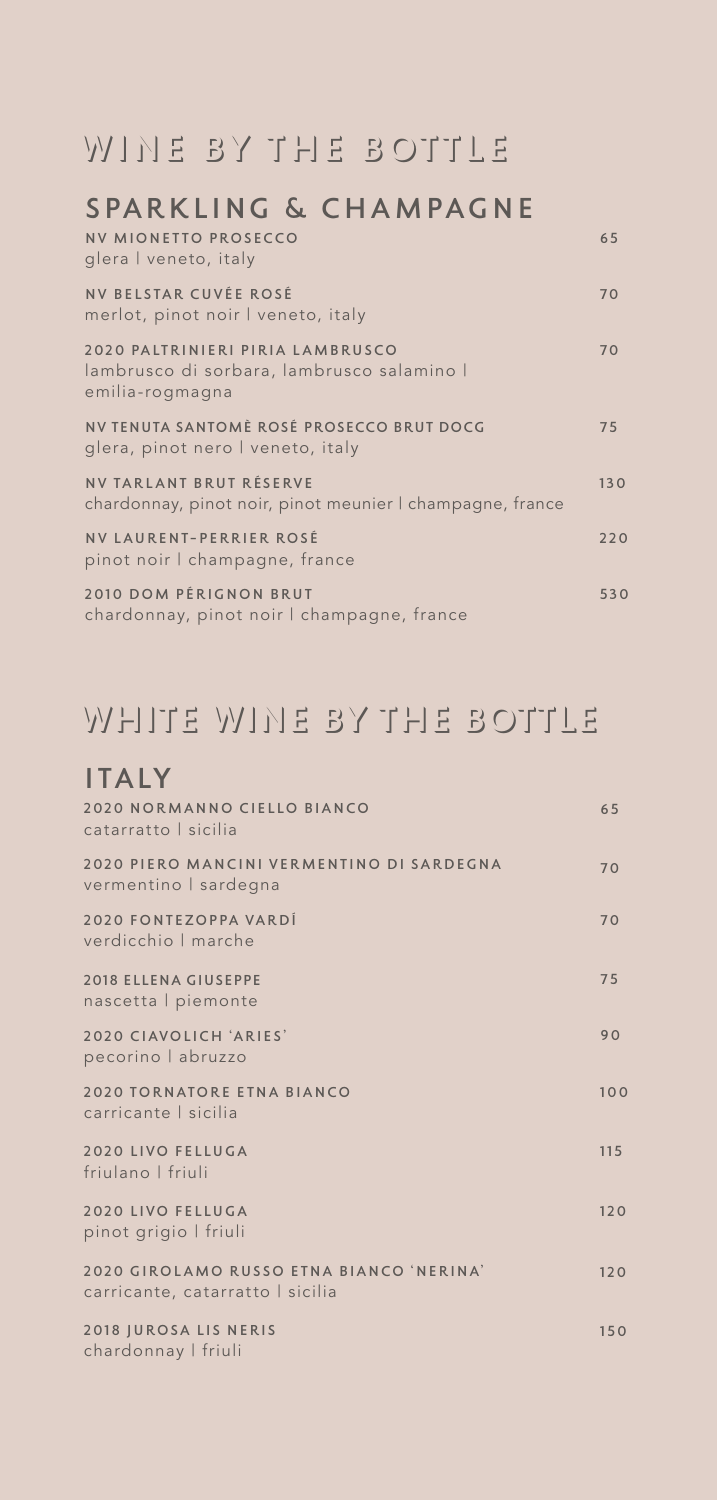# WHITE WINE BY THE BOTTLE

#### INTERNATIONAL

| <b>2020 GALE FORCE</b><br>sauvignon blanc I marlborough, new zealand                              | 70  |
|---------------------------------------------------------------------------------------------------|-----|
| 2019 PLAN B!<br>riesling I frankland river, australia                                             | 80  |
| 2020 STELLA<br>chardonnay I napa valley, california                                               | 90  |
| <b>2020 HONIG</b><br>sauvignon blanc I napa valley, california                                    | 90  |
| <b>2019 DOMAINE DE MAUPERTHUIS CHABLIS</b><br>'GOUETTES DE LUNE'<br>chardonnay I burgundy, france | 110 |
| <b>2018 DOMAINE VACHERON SANCERRE</b><br>sauvignon blanc I loire, france                          | 135 |
| <b>2018 RAMEY</b><br>chardonnay I russian river valley, california                                | 170 |

# ROSÉ BY THE BOTTLE

2020 'A' ROSATO aleatico | toscana 130

## RED WINE BY THE BOTTLE

#### ITALY

| 2019 BIBI GRAETZ CASAMATTA ROSSO<br>sangiovese   toscana    | 70 |
|-------------------------------------------------------------|----|
| 2020 CIAVOLICH 'ANCILLA"<br>montepulciano   abruzzo         | 70 |
| <b>2020 CORTONESI 'LEONUS'</b><br>sangiovese   toscana      | 75 |
| 2020 MOLINO 'SELVAGGIA'<br>nebbiolo, barbera I piemonte     | 85 |
| 2018 JUDEKA VITTORIA<br>nero d'avola i sicilia              | 90 |
| 2019 VIETTI BARBERA D'ASTI 'TREVIGNE'<br>barbera I piemonte | 90 |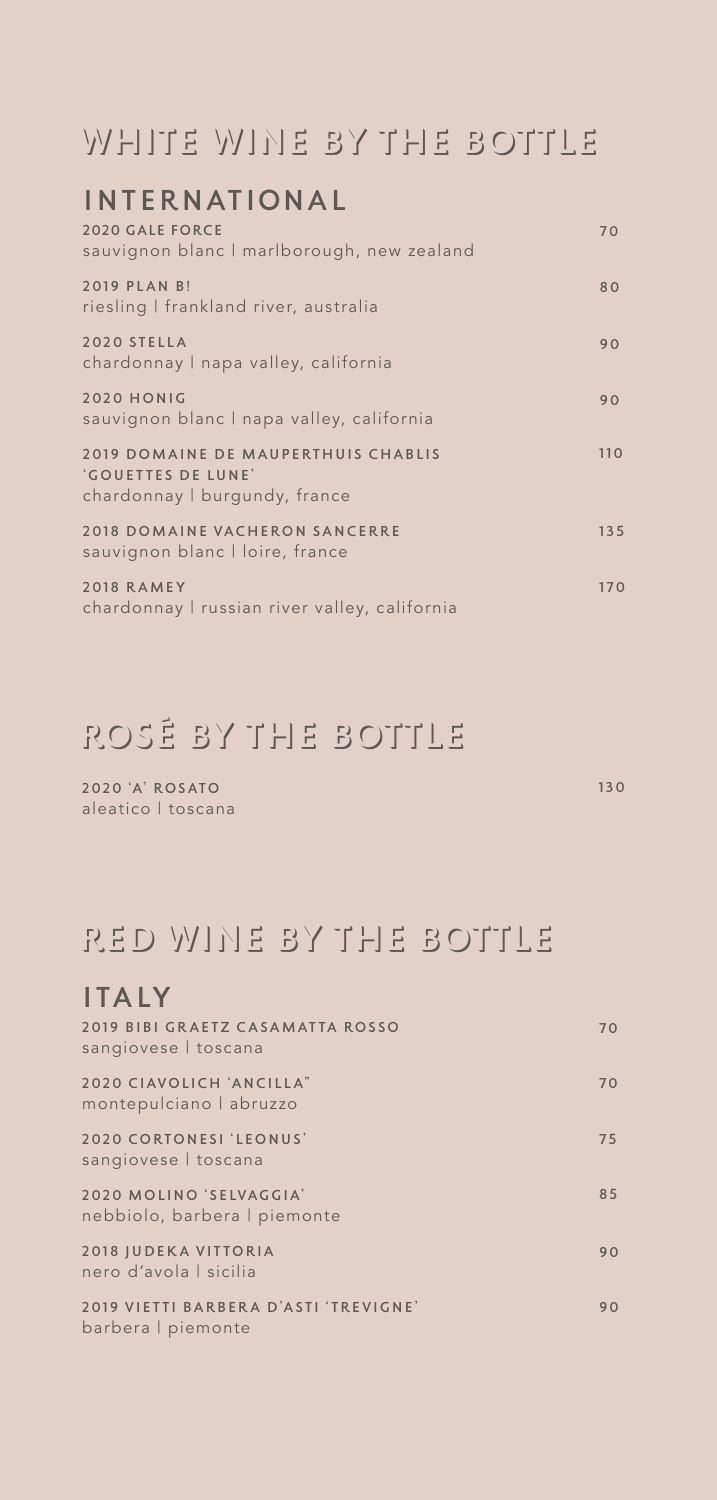# RED WINE BY THE BOTTLE

| <b>ITALY</b>                                                                                             |     |
|----------------------------------------------------------------------------------------------------------|-----|
| 2018 ELENA FUCCI 'SCEG'<br>aglianico   basilicata                                                        | 90  |
| 2019 GULFI ROSSOJBLEO<br>nero d'avola I sicilia                                                          | 95  |
| 2020 RÉVA NEBBIOLO D'ALBA<br>nebbiolo   piemonte                                                         | 100 |
| 2020 FRATELLI ALESSANDRIA<br>pelaverga   piemonte                                                        | 100 |
| 2018 LA BRACCESCA VINO NOBILE DI MONTEPULCIANO<br>sangiovese   toscana                                   | 100 |
| CHIANTI 'CORRETTA'<br>sangiovese   toscana                                                               | 100 |
| 2019 LE VOLTE DELL' ORNELLAIA<br>merlot, sangiovese, cabernet sauvignon I toscana                        | 100 |
| 2016 CA' DEL RIPASSO<br>corvina, molinara, rondinella, corvinone I veneto                                | 100 |
| 2020 LUCIANO SANDRONE<br>dolcetto I piemonte                                                             | 105 |
| 2018 TENUTA DI NOZZOLE CHIANTI CLASSICO RISERVA<br>sangiovese   toscana                                  | 110 |
| 2017 CASTIGLIA NINO<br>cannonau   sardegna                                                               | 115 |
| 2017 CASTELLO DI RONCADE 'VILLA GIUSTINIAN'<br>cabernet sauvignon, cabernet franc, merlot I veneto       | 125 |
| 2010 SORDO LANGHE ROSSO 'RAPUJE'<br>nebbiolo   piemonte                                                  | 125 |
| <b>2019 VIETTI FREISA VIVACE</b><br>freisa   piemonte                                                    | 130 |
| <b>2016 FONTODI CHIANTI CLASSICO</b><br>sangiovese I toscana                                             | 135 |
| 2015 ELLENA GIUSEPPE BAROLO<br>nebbiolo I piemonte                                                       | 150 |
| 2018 PRUNOTTO BARBARESCO<br>nebbiolo I piemonte                                                          | 155 |
| 2015 CORTE RUGOLIN AMARONE 'LA CROSARA DE LE STRIE'<br>corvina, molinara, rondinella, corvinone I veneto | 170 |